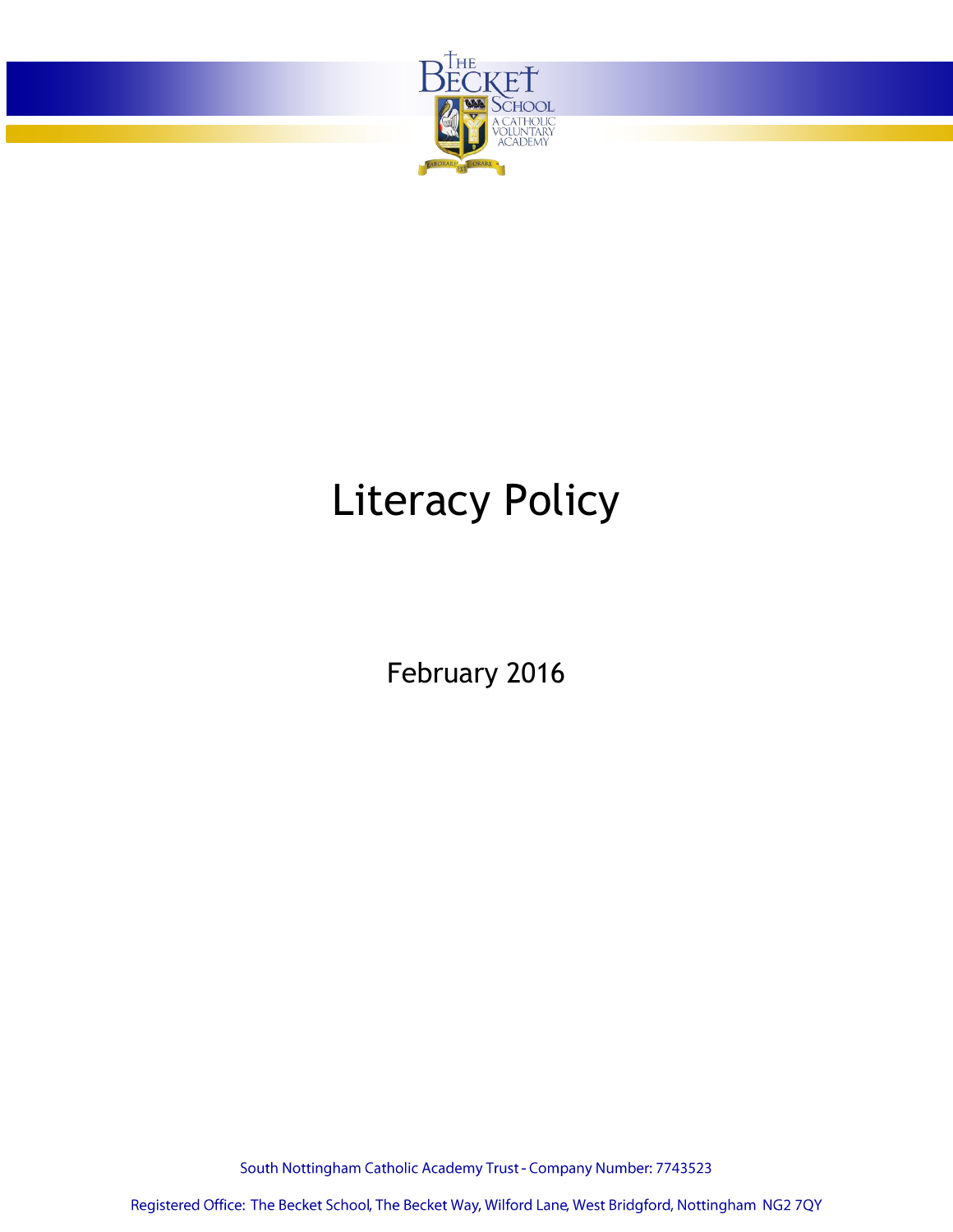# **Contents**

- 1 Introduction
- 2 Implementation at whole-school level
- 3 (a) Speaking & Listening
	- (b) Reading
	- (c) Writing
- 4 Writing non-fiction
- 5 Spelling
- 6 Monitoring & Evaluation
- 7 Including All Pupils
	- (a) Literacy Progress Units
	- (b) The more able
	- (c) English as an Additional Language
	- (d) SEN pupils
- 8. Assessment
- 9. The English Department
- 10. Key Priorities Agreed for 2015-2016

# **Mission Statement**

*The Becket is a Catholic school. Our mission is to work in partnership with parents and carers to provide an outstanding Catholic education for all our young people. This means: • Inspiring and motivating young people to achieve their full potential academically, spiritually, socially and in a full range of extra-curricular activities*

*• Helping young people to grow in the love and knowledge of Jesus Christ*

*• Developing in young people a deep knowledge and understanding of the Catholic faith*

*• Practising Gospel values, such as forgiveness and helping those in need, within our school community and in society as a whole.*

*'Your word is a lamp to my feet and a light to my path.'*

**Psalm 119:105**

*'Literacy unlocks the door to learning throughout life, is essential to development and health, and opens the way for democratic participation and active citizenship.'*

**[Kofi Annan](http://www.doonething.org/heroes/annan.htm)**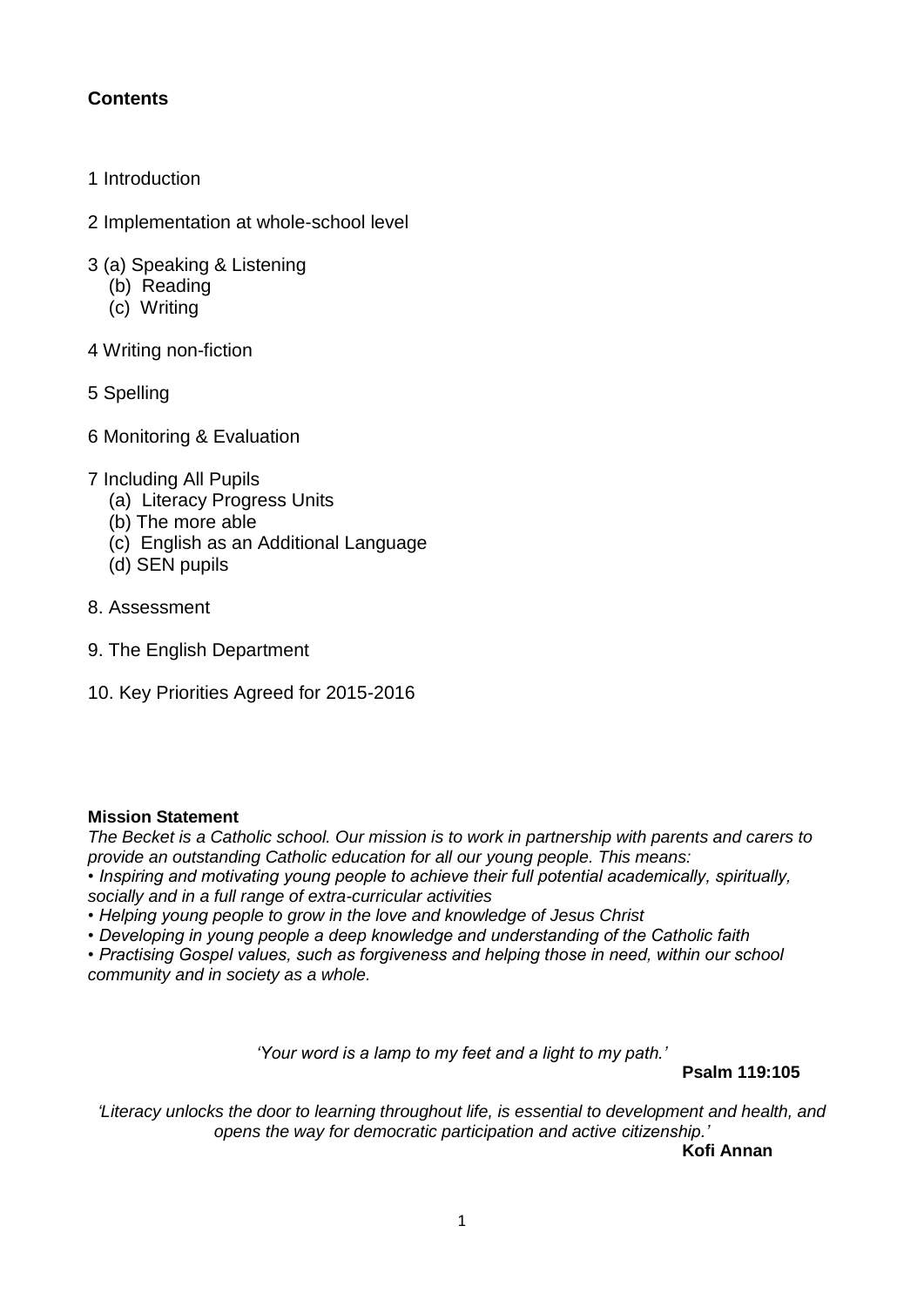# **1 Introduction**

All teachers are teachers of literacy. As such, the staff of the Becket school is committed to developing literacy skills in all of our pupils, in the belief that it will support their learning and raise standards across the curriculum. Literacy should be an integral part of pupils' learning. Therefore, as appropriate to the focus of the lesson, pupils should understand, and be taught explicitly, how their attainment in school and their potential to be able to adapt to a fast changing world is directly related to their reading, writing and speaking and listening skills. The pupils need:

- vocabulary, expression and organisational control to cope with the cognitive demands of all subjects
- reading opportunities to learn from sources beyond immediate experience;
- writing that helps to sustain and order thought;
- language that helps to reflect, revise and evaluate the things they do, the things others have said, written or done;
- to be enabled to respond to higher order questions encouraging the development of thinking skills and enquiry;
- improving and empowering literacy and learning that can impact on self-esteem, motivation and behaviour, allowing them to learn independently.

# **2 Implementation at whole-school level**

All teachers have a vital role to play in enabling all pupils to develop and extend their literacy skills

# a) **Roles and Responsibilities:**

- **Senior Managers**: lead and give a high profile to literacy;
- **English Department**: provide pupils with knowledge, skills and understanding they need to read, write and speak and listen effectively;
- **Teachers across the curriculum**: contribute to pupils' development of language, since speaking, listening, writing and reading are, to varying degrees, integral to all lessons;
- **Literacy co-ordinator**: supports departments in the implementation of strategies and encourages departments to learn from each other's practice by sharing ideas. A key strategy group for this process are the literacy reps who meet termly with the Literacy coordinator to share good practice and to learn how to adapt new strategies.
- **Parents**: encourage their children to use the range of strategies they have learnt to improve their levels of literacy.
- **Pupils**: take increasing responsibility for recognising their own literacy needs and making improvements;
- **Governors**: an identified governor should meet with staff and pupils and report progress and issues to the governing body and to parents in the governors' annual report.

# **b) Across the school we shall:**

- Identify the strengths and weaknesses in students' work from across the school.
- Identify literacy objectives for specific key stages and use ISE days, staff meetings, Friday Literacy sessions and PSHCE lessons as learning opportunities to embed and strengthen students' literacy.
- Adapt the identified literacy cross-curricular priorities for each year.
- Seek to identify progression in the main forms of reading, writing, speaking and listening undertaken in each department and strengthen teaching plans accordingly.
- Plan to include the teaching of objectives to support learning in own subject area.
- Review this literacy policy annually.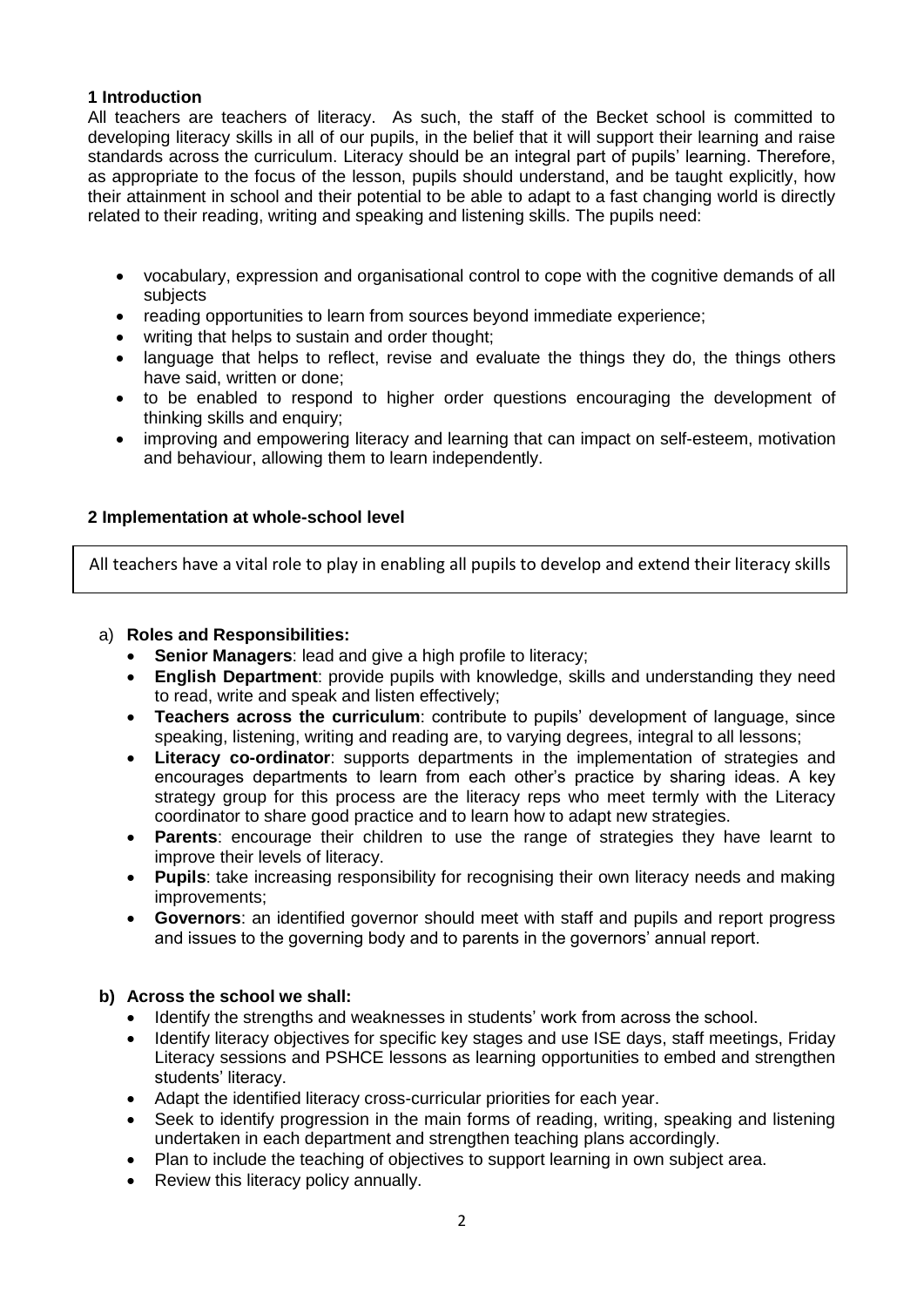#### **3 (a) Speaking and Listening**

We will teach pupils to use language precisely and coherently. They should be able to listen to others, and to respond and build on their ideas and views constructively.

We will develop strategies to teach pupils how to participate orally in groups and in the whole class, including: using talk to develop and clarify ideas; identifying the main points to arise from a discussion; listening for a specific purpose; discussion and evaluation.

Staff training needs will be met through INSET (In Service Educational Training) days and staff meetings with further resources being stored on the t-drive in the 'Literacy Across the Curriculum' folder, which contains useful strategies such as the management of group talk and listening.

# **(b) Reading**

We aim to give pupils a level of literacy that will enable them to cope with the increasing demands of subjects in terms of specific skills, knowledge and understanding. This applies particularly in the area of reading (including from the screen), as texts become more demanding.

We will build on and share existing good practice. We will teach pupils strategies to help them to: read with greater understanding; locate and use information; follow a process or argument; summarise; synthesise and adapt what they learn from their reading. We will foster and encourage the enjoyment of reading and its role in developing critical thinking and empathy. As a school, we will look for ways to use common language when using reading as a learning tool. The terms and skills of skimming, scanning and reading for meaning will become terminology used by all teachers.

The Learning Resource Centre (LRC) will continue to be an excellent resource for embedding the enjoyment of reading across the curriculum. The use of accelerated reader as a tool to promote reading and monitor the progression of reading skills will continue to be used for all Year 7 pupils; and for new entrants to the school so as to ensure accurate setting and monitoring of progression. This is especially pertinent for EAL pupils. Events such as National Literacy Day, World Book Day and Book Week will be used to raise further the profile of reading for enjoyment. Friday tutor time will continue to have a Literacy focus.

# **(c) Writing**

It is important that we provide for co-ordination across subjects to recognise and reinforce pupils' language skills, through:

- Making connections between pupils' reading and writing, so that pupils have clear models for their writing;
- Using the modelling process to make explicit to pupils *how* to write;
- Being clear about audience and purpose;
- Providing opportunities for a range of writing including sustained writing.
- Using connective mats for pupils to structure their writing and vocabulary pyramids as needed.

# **4 Writing non-fiction**

Each department will:

- teach pupils how to write in ways that are specific to that department's subject needs;
- liaise with the English department to help decide when the generic **text types** are best introduced in Year 7.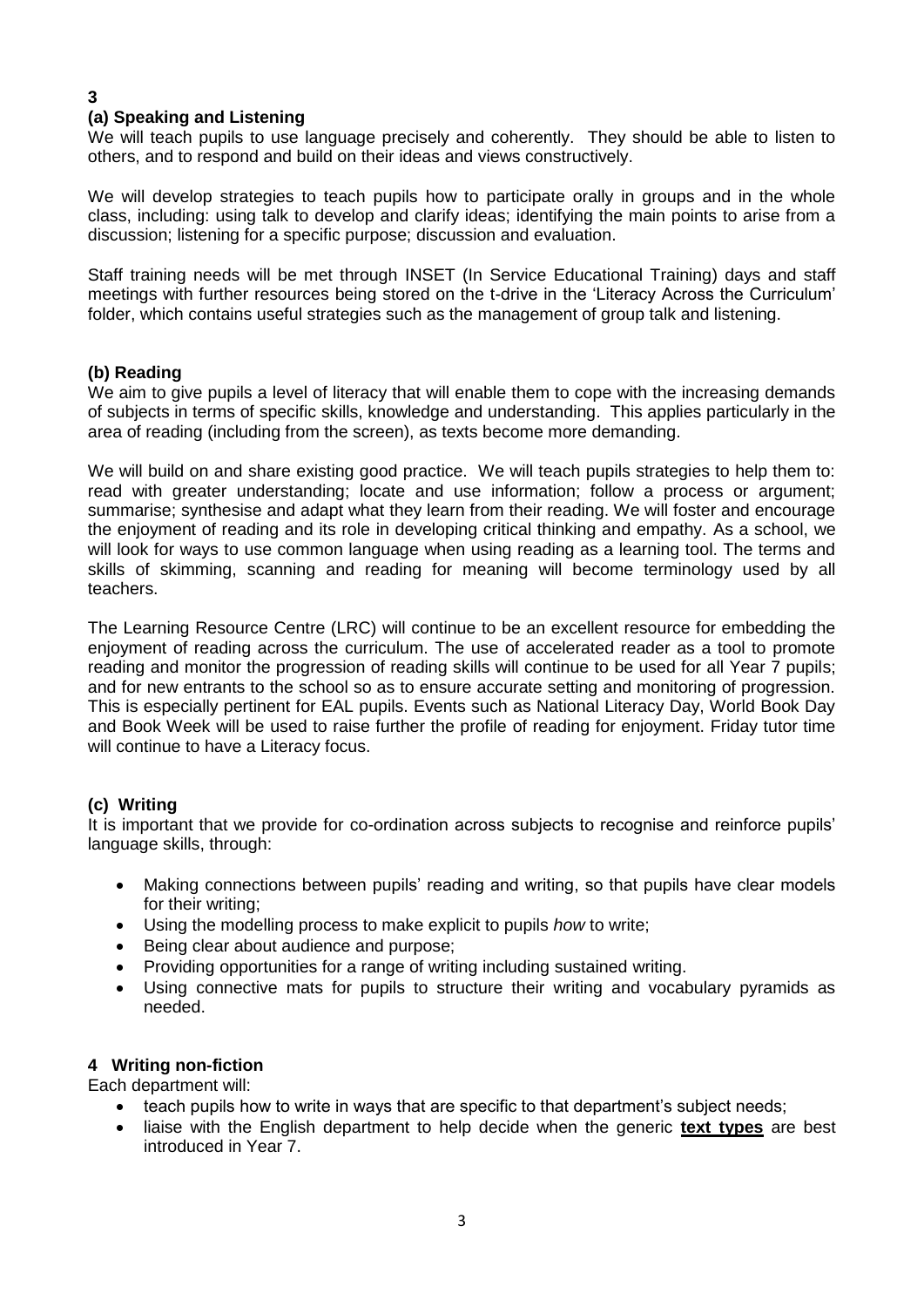• align, wherever possible, the teaching of subject-specific text types to follow the broad introduction by the English department, so that pupils see how types of writing are applied and adapted in different subjects.

# **5 Spelling:**

Each department will:

- identify and display key vocabulary:
- revise key vocabulary;
- teach agreed learning strategies which will help pupils to learn subject spelling lists;
- concentrate on the marking of high-frequency and key subiect words taking into account the differing abilities of pupils.
- test or revise high frequency words regularly;
- set personal spelling targets.

# **6 Monitoring and Evaluation**

We will make use of available data to assess the standards of pupils' literacy. SLT link, the Head of English and the Literacy co-ordinator, will decide how to monitor progress in the school.

Possible approaches are:

- sampling work both pupils' work and departmental schemes:
- observation pupil pursuit and literacy teaching;
- meetings;
- student voice
- review of development plans;
- encouraging departments to share good practice by exhibiting or exemplifying pupils' work.

# **7 Including All Pupils**

# **(a) Literacy Progress Units**

- Targeted intervention in Year 7 will be used to help pupils to catch up with their peers as quickly and effectively as possible in order to maximise access to the secondary curriculum.
- Teachers across the curriculum will be kept informed about which pupils are participating in LPUs
- Teachers will be familiar with the content of particular LPUs in order that they can 'link the learning' into their subject area and to provide pupils with opportunities to practise their skills.
- Links which are already established between the Leader of the Learning Resource Centre and specific departments will be strengthened and extended such that the valuable work delivered through the Progress Units will have a further impact across the school.

# **(b) The more able**

We will seek to:

- identify able pupils;
- promote ways of structuring learning for able pupils by using extension tasks and recommending additional and relevant reading
- continue to develop teaching and learning which supports and challenges able pupils.

# **(c) English as an Additional Language**

Our pupils who are EAL speakers need to hear good examples of spoken English and also to refer to their first language skills to aid new learning in all subjects of the curriculum. Thus, they should be encouraged to have access to a dictionary in their mother tongue and to create subject specific